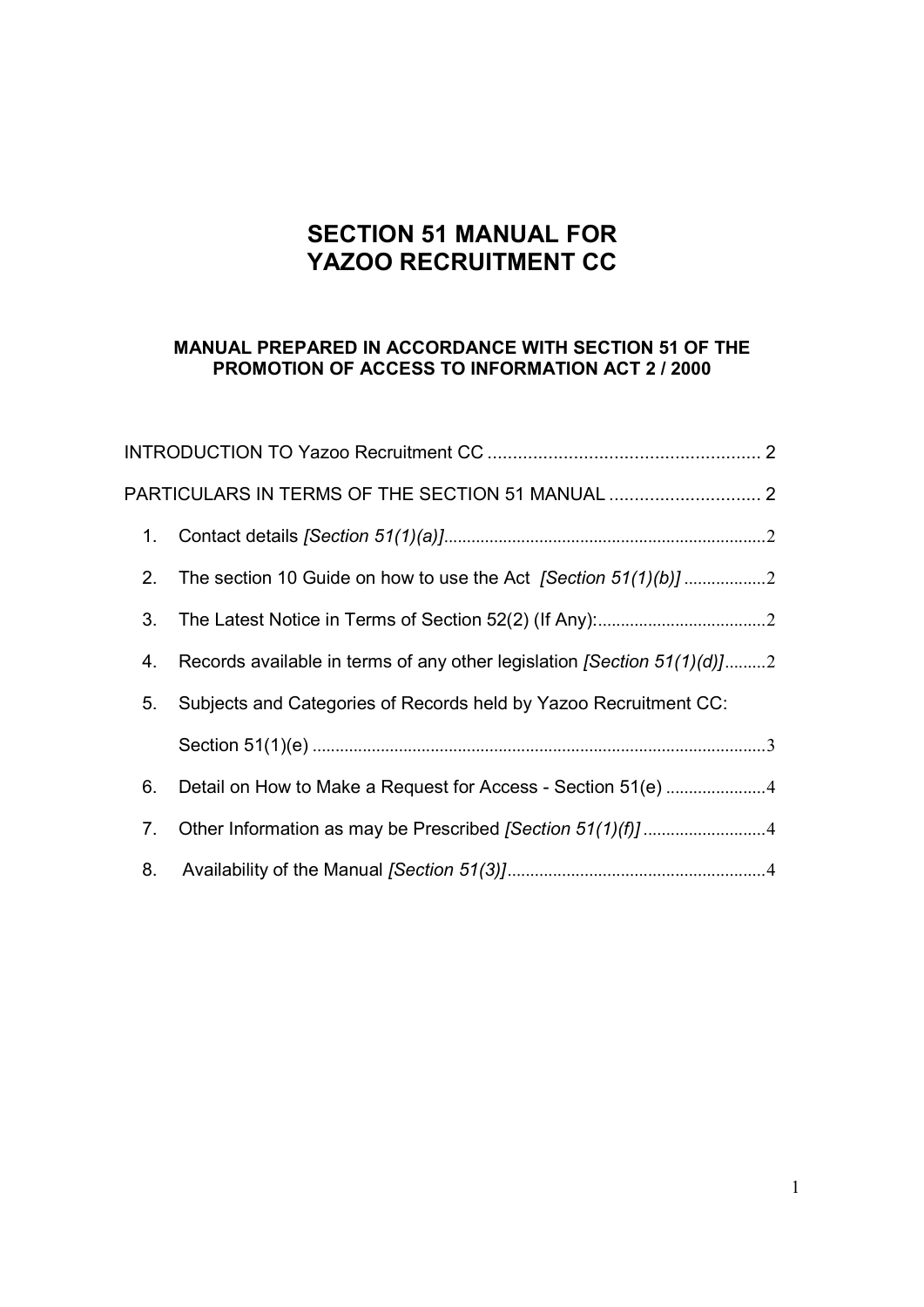# **INTRODUCTION TO Yazoo Recruitment CC**

Yazoo Recruitment CC is a closed corporation functioning in the Recruiting-sector.

# **PARTICULARS IN TERMS OF THE SECTION 51 MANUAL**

**1. Contact details** *[Section 51(1)(a)]*  **Information Officer:** Stephanie Paul **Postal address of Yazoo Recruitment:** 407 Umhlanga Arch, 1 Ncondo Place, Umhlanga, 4319 **Street address of Yazoo Recruitment:** 407 Umhlanga Arch, 1 Ncondo Place, Umhlanga, 4319 **Telephone number of Yazoo Recruitment:** 031 101 3274 or 021 418 1113 **E-mail address of Yazoo Recruitment:** lourie@yazoo.co.za **Website address of Yazoo Recruitment:** www.yazoo.co.za

## **2. The section 10 Guide on how to use the Act** *[Section 51(1)(b)]*

A Guide has been compiled in terms of Section 10 of PAIA by the Human Rights Commission. It contains information required by a person wishing to exercise any right, contemplated by PAIA. It is available in all of the official languages.

The Guide is available for inspection, inter alia, at the office of the offices of the Human Rights Commission at 29 Princess of Wales Terrace, cnr York and St. Andrews Street, Parktown and on its website at www.sahrc.org.za.

## **3. The Latest Notice in Terms of Section 52(2) (If Any):**

At this stage no notice(s) has/have been published on the categories of records that are automatically available without a person having to request access in terms of PAIA.

## **4. Records available in terms of any other legislation** *[Section 51(1) (d)]*

Records in terms of other legislation are as follows:

- Closed Corporations Act No. 69 of 1984
- Copyright Act No. 98 of 1978
- **Employment Equity Act No. 55 of 1998**
- Income Tax Act No. 58 of 1962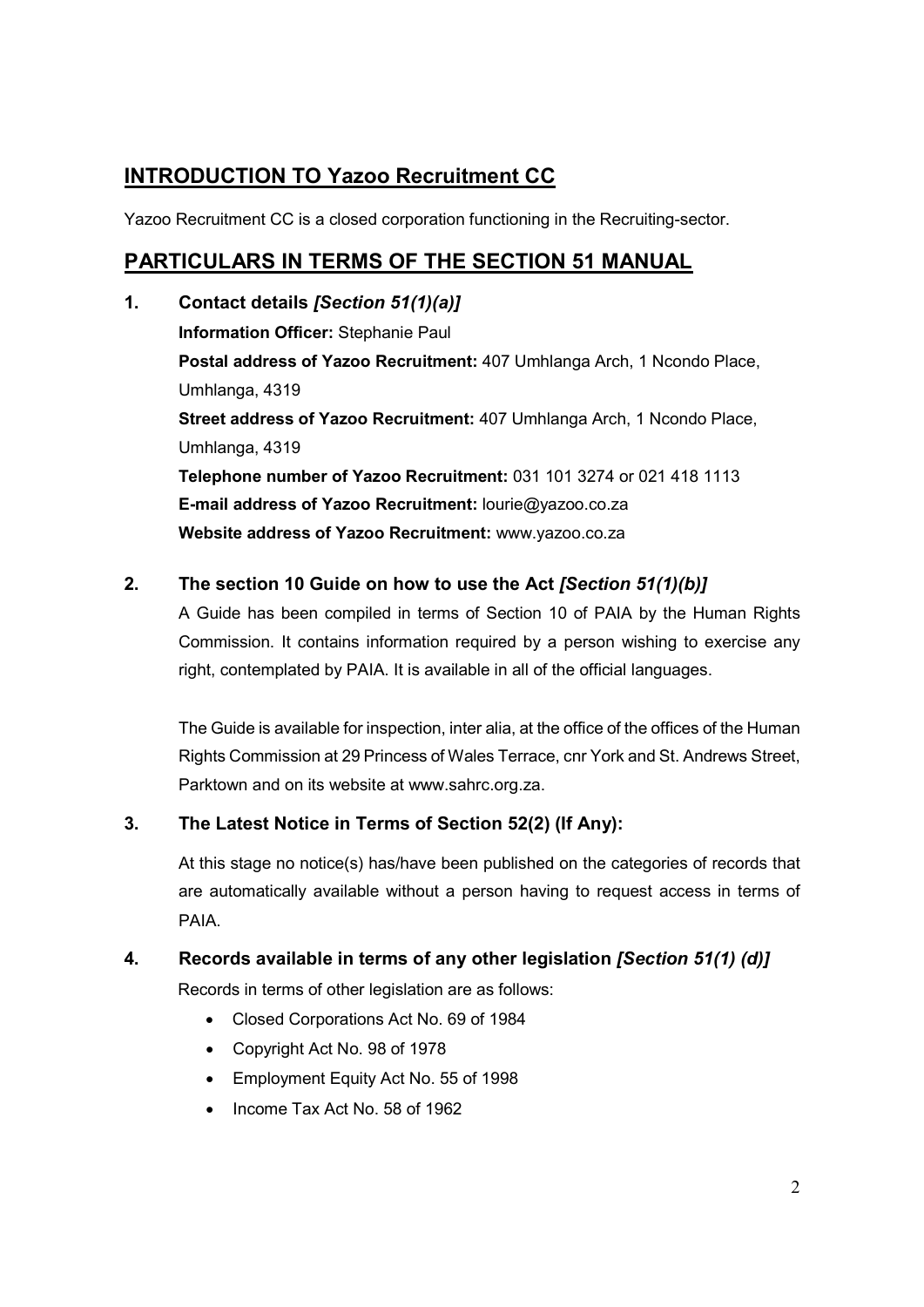- Labour Relations Act No. 66 of 1995
- Skills Development Levies Act No. 9 of 1999
- Unemployment Insurance Act No. 63 of 2001
- Value Added Tax Act No. 89 of 1991

### **5. Subjects and Categories of Records held by Yazoo CC: Section 51(1) (e)**

#### **Closed Corporation Records**

- Registration of closed corporation
- Minutes of member meetings

#### **Financial Records**

- Annual financial statements
- Invoices
- Bank records

#### **Income Tax Records**

- CC Tax records
- Other statutory compliances
	- o Regional Services levies
	- o Skill development levies
	- o UIF
	- o Paye

#### **Recruitment/Personnel Documents and Records**

- Salary records
- Authorisation for Verification Checks
- Job Specs
- CV's
- Interview Notes
- **Contracts**
- Employee Records